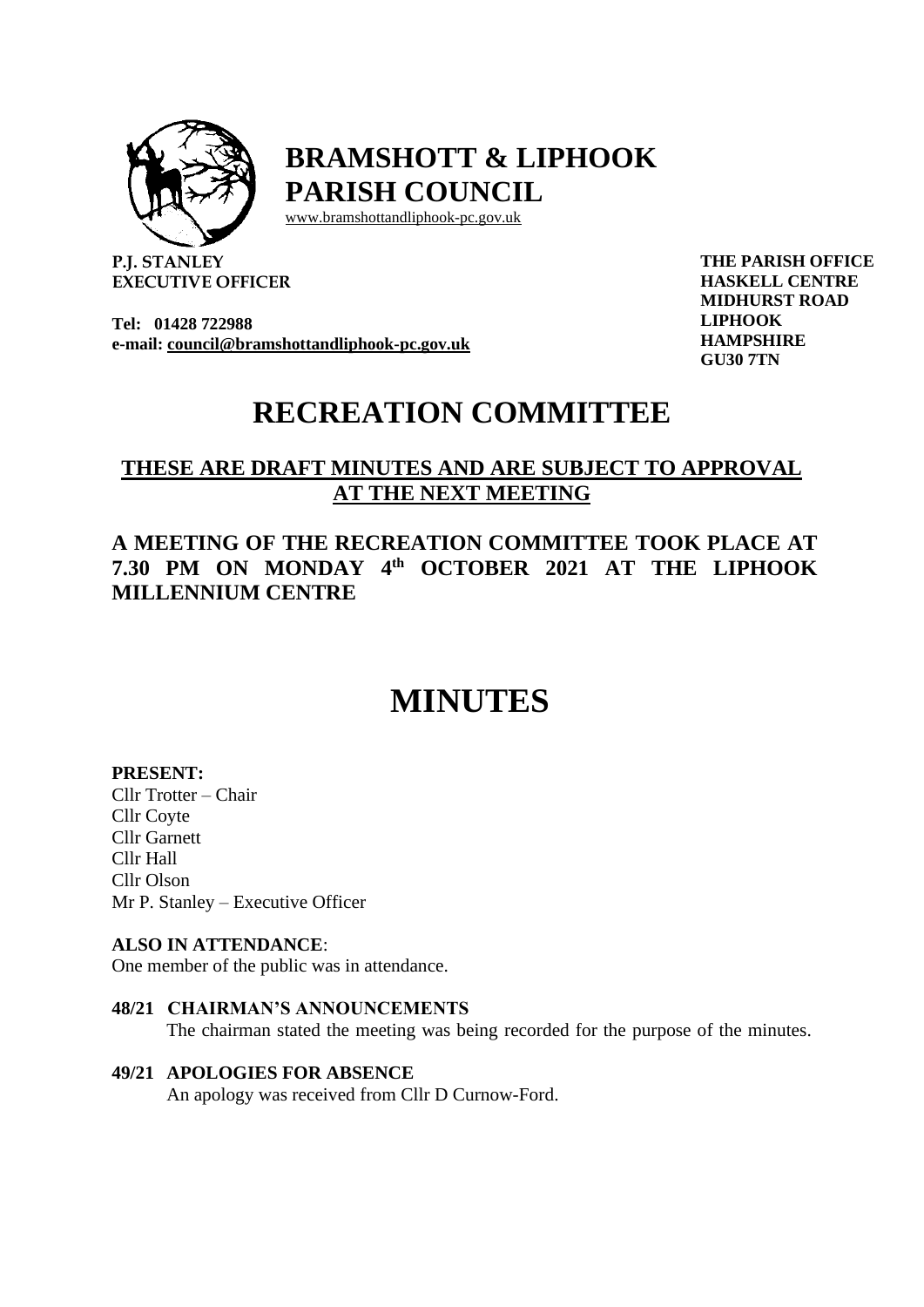#### **50/21 DECLARATIONS OF INTEREST**

No interests were declared.

#### **51/21 MINUTES**

The Minutes of the meeting held on  $2<sup>nd</sup>$  August 2021 were approved.

Proposed Cllr Trotter, Seconded Cllr Garnett, all in favour.

#### **52/21 MATTERS ARISING FROM THE MINUTES** There were no matters arising.

**53/21 PUBLIC PARTICIPATION SESSION** Meeting adjourned

> Public questions - Items not on the agenda **None**

Public questions – items on the agenda **None**

#### **54/21 RADFORD PARK STATEGY**

It was noted that the work of the Radford Park Strategy Working Party had been concluded following the approval of the Radford Park Strategy by the Council. The working party was therefore disbanded.

The next task is to develop a long-term management plan now that the new Grounds Manager is in place. It was agreed that an item be placed on the agenda for the next full Council meeting to establish a new working party that will report back to the Recreation Committee. Cllr Coyte agreed to draft some Terms of Reference for the working party to be approved by Council.

#### **55/21 GROUNDS MANAGERS REPORT**

The new Grounds Manager introduced himself and provided an update of the work that has been carried-out to date and plans for the coming months as the grass cutting comes to the end of season. Work included the replacement of knee rail fencing at Fletchers Field, new planting at the LMC and Haskell Centre and replacing rotting wood on steps at Locke Road. He had also had discussions with the tennis club concerning future maintenance arrangements and will also be meeting with the football club for a similar discussion. He has met with numerous contractors concerning repairs to the play park and the path between the Little Rec and the Recreation Ground which needed attention. There had been several incidents of anti- social behaviour involving a small fire in the Recreation Ground and some graffiti in the Skate park both of which had been reported to 101. There had also been a break-in at the tractor shed and five items had been stolen which will be subject to an insurance claim. During the winter, it is planned to clear the Radford Park compound including the removal of some asbestos.

There was concern about the break-in at the Tractor Shed and measures to provide addition security were discussed. The planned replacement building will be more secure but in the meantime additional security measures will be considered. This could be authorised under the Executive Officer delegated authority to approve spending.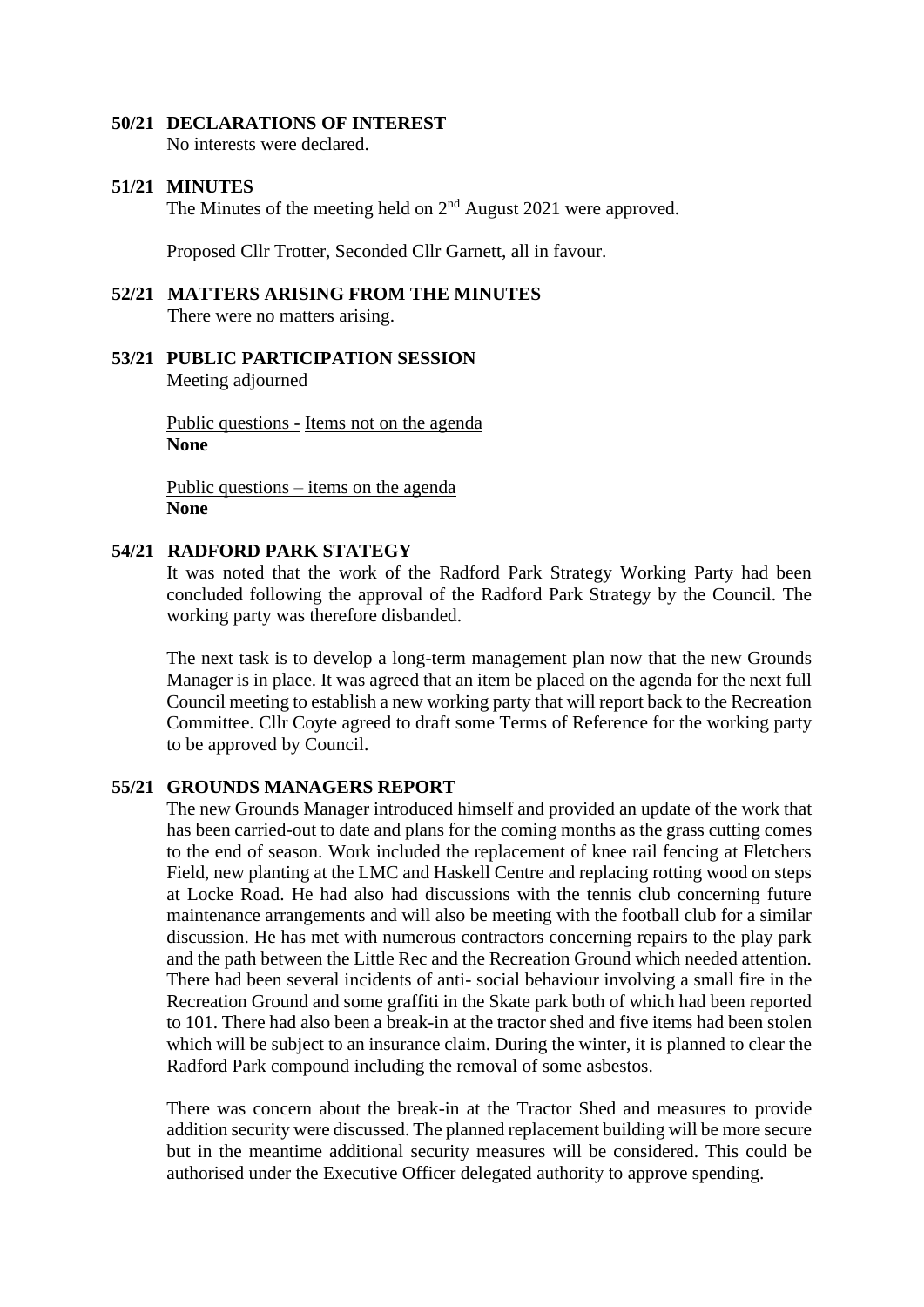#### **56/21 THE SHED PROJECT**

The Executive Officer provided an update on the project. The council had recently approved an updated budget of £120,000 following a tender process that had not been successful. The plan is to complete the first two phases that will see the existing buildings demolished and the new prefabricated building erected on a slab. The fittingout of the building will happen at a later date. A decision on temporary accommodation for the grounds staff will be made once a timeline has been established following the tender process.

The Grounds Manager stated that a fence around the hardstanding area would provide additional security and storage for the skips and waste bins.

#### **57/21 OUTDOOR GYM EQUIPMENT AT THE WM RECREATION GROUND**

Councillors had been asked to visit sites that have outdoor equipment. Cllr Garnett had visited Brockwell Park and reported that they suffer from a lot of vandalism on the equipment. They now tend to provide more basic equipment made from timber. Cllr Olson had seen the facilities at Eastney which were always well used. It was suggested that the council needs to consider what use it wished to make of the area and that work undertaken by the NDP may give some information about what the community wants in the area. It was agreed that the item will be considered at a future Recreation Meeting.

#### **58/21 PLAY EQUIPMENT**

It was reported that the councils play parks are increasingly in need of repair and replacement. Much of the apparatus is of wooden construction which deteriorates over time. Two pieces of play equipment had been taken out of action following inspection. The cost of repair & replacement was £2,495 for the Cable Way and £1,845 for the Trim Trail

It was proposed that the two quotations be recommended to full council for approval and that the council be asked provide funding. Proposed Cllr Garnett, Seconded Cllr Trotter, all in favour.

Councillors had also been provided with a list of outstanding maintenance work at the play parks. Most of the work was not of immediate concern but will need attention in the future. It was agreed that council be asked to provide a sum of £6,000 to assist with the backlog of work that can be used to tackle priority work.

#### **59/21 SIGNAGE**

The Grounds Manager stated that he had been looking at signage requirements for our public open spaces. Some of the existing signage was inadequate or missing. He had obtained a quotation for a number of new signs at a total cost of £3,849. A particular priority was signage at the play parks that provides the rules for its use. An example of the signs had been provided to show possible layout however, the final version will need to be approved. It was noted that the Communications Working Party had suggested a change in logo so this needs to be agreed before any signage is ordered.

Because of the cost of this signage, it was agreed that the Council be asked to provide a sum of £5,000 to fund this project.

Proposed Cllr Olson, Seconded Cllr Garnett, all in favour.